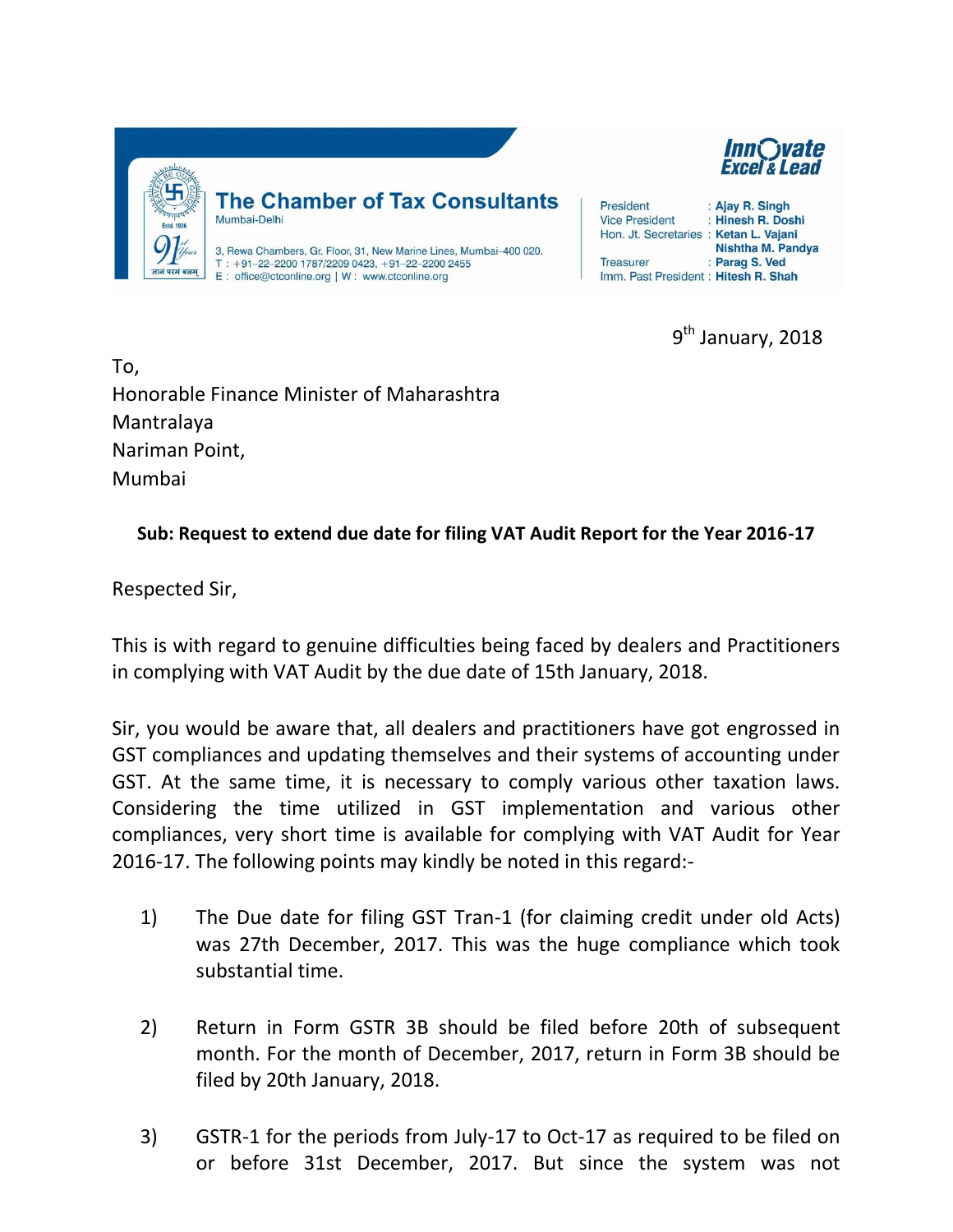supporting, the GSTN has extended the said return filing date up to  $10^{th}$ January, 2018. Further the due date for filing GSTR-1 for the month of Nov-17 is also  $10^{th}$  January, 2018.

- 4) The various technical glitches and issues relating to Registration / Migration of Dealers under GST, filing of GST Returns, ITC-04, issues faced by Composition Dealers and other small dealers, issues relating to Reverse Charge Mechanism on URD purchases, Refund related issues etc have been time and again represented to your office and the GST Council. Due to various such issues lots of time of the dealers, practitioners and their staff has been consumed in complying with the evolving GST law.
- 5) New Form 704 audit template for the year 2016-17 was announced only in month of Sept, 2017 and the dealers/practitioners were not able to file audit report in older version because the system was not accepting the same.
- 6) Revised return which is to be filed after VAT 4udit u/s 20(4)(b) of the MVAT Act is the Annual Revised Return. However, utility of filing Annual Revised Return has still not been activated on the web site. The option given on the web-site is to file periodicity-wise revised returns, which is contrary to the provisions of law. Therefore, there is confusion amongst the dealers and practitioners as to whether to revise returns before VAT Audit or after VAT Audit. Because of this most of the dealers/practitioners prefer to revise returns before VAT Audit and this has increased compliance for filing of Returns under VAT.
- 7) Web-site of the Sales Tax Department has recently changed on 26th December, 2017 as stated in Trade Circular 55T of 2017 dated 29th December, 2017. All the revised returns for period 2016-17 are to be filed on the new web-site. In the new web-site almost every dealer will have to create his new profile by providing email address and mobile number. This process is time consuming and every dealer will have to go through this process, if he wants to file revised returns before filing VAT Audit report.
- 8) The Sales Tax Department is rigorously pursuing to complete VAT Assessments for Year 2013-14, 2014-15 and 2015-16. Also notices for